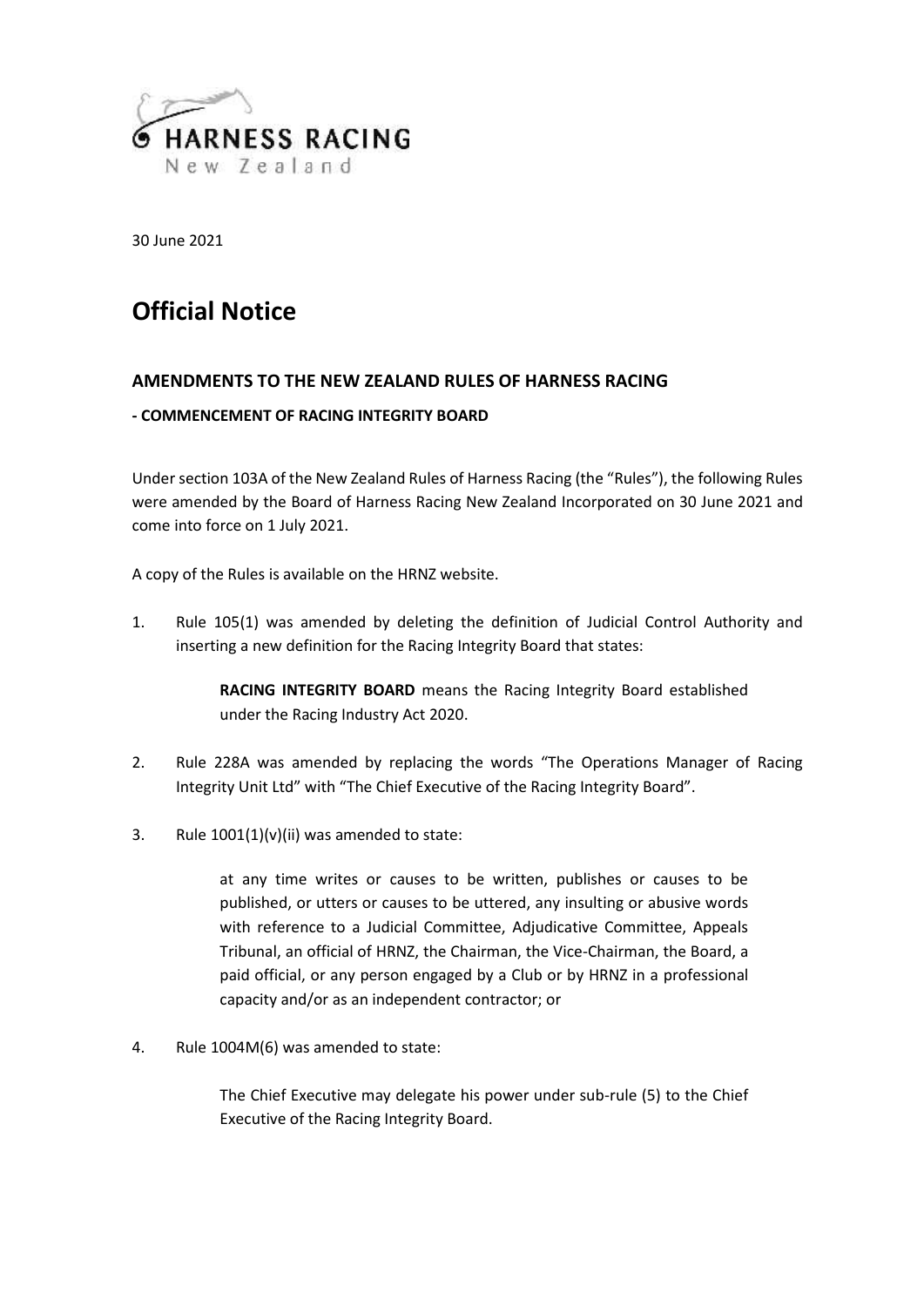5. Rule 1004O(3)(b) was amended to state:

the defendant does not at least 5 clear days before the hearing give notice in writing to the Chief Executive of the Racing Integrity Board requiring the person who made the analysis to be called as a witness at the hearing.

6. Rule 1108(2) was amended to state:

Other than during a race meeting, an information which alleges a breach of the rules may only be filed by a Stipendiary Steward or Racing Investigator following permission to do so having been obtained from the Racing Integrity Board's Chief Executive or Chairperson or in the Chief Executive's or Chairpersons' absence his or her nominee.

7. Rule 1205(5)(c) was amended to state:

HRNZ, the Racing Integrity Board, and the Appeals Tribunal-

8. The definition of Appeals Tribunal in rule 1201 was amended to state:

**Appeals Tribunal** means an Appeals Tribunal appointed under the Racing Industry Act 2020;

9. In clause 3.1 of the Fifth Schedule the definition of Judicial Committee was deleted and a definition for Adjudicative Committee was inserted that states:

> **Adjudicative Committee** means an Adjudicative Committee appointed under the Racing Industry Act 2020.

10. In clause 3.1 of the Fifth Schedule the definition of Registrar was amended to state:

#### **Registrar** means:

- (a) In the context of an Adjudicative Committee the person appointed by the Racing Integrity Board to be the Registrar of the Adjudicative Committee, not being a race day Adjudicative Committee;
- (b) In the context of an Appeals Tribunal such person or persons appointed by the Racing Integrity Board to be the Registrar of the Appeals Tribunal.
- 11. Clause 11.2 of the Fifth Schedule was amended to state:

An information or any document for a hearing held other than on a race day may be filed by delivering or sending it to the Registrar of Adjudicative Committees:

(a) at Private Bag 17902, Greenlane, Auckland.

(b) by email to adjudication@racingintegrityboard.org.nz.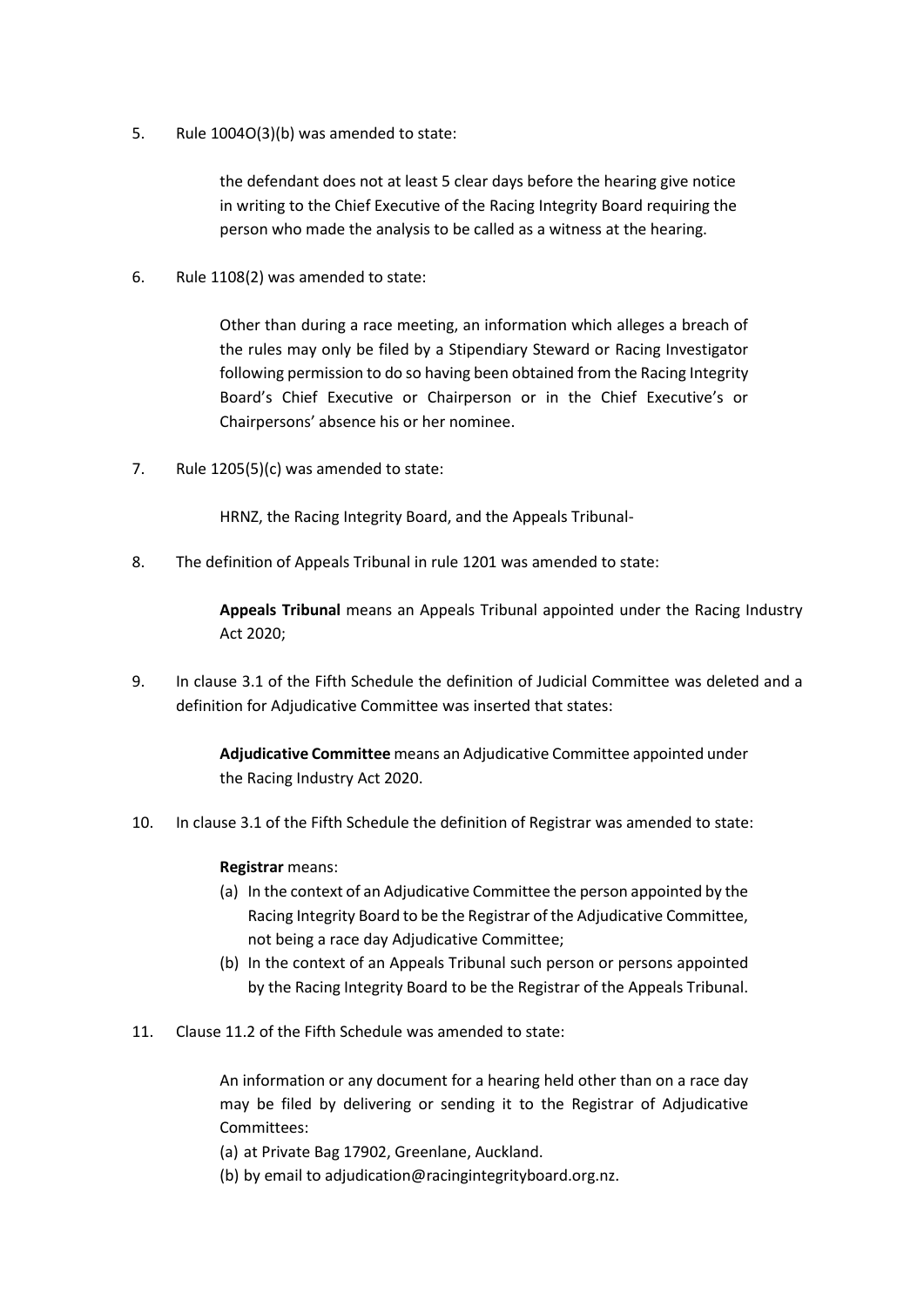- 12. The words "facsimile" was deleted from clause 11.3 in the Fifth Schedule.
- 13. Clause 29.1(d) in the Fifth Schedule was deleted.
- 14. Clause 30.2(a) in the Fifth Schedule was amended to state:

be notified to the parties, HRNZ, and the Racing Integrity Board.

15. Clause 37.1(b) in the Fifth Schedule was amended to state:

every respondent and HRNZ; and

- 16. Clause 52.1(d) in the Fifth Schedule was deleted.
- 17. Clause 30.2(a) in the Fifth Schedule was amended to state:

notified to the parties to the appeal, HRNZ, and the Racing Integrity Board;

- 18. The Rules were amended by replacing the words "Racing Integrity Unit", "Racing Integrity Board Ltd", and "RIU" with "Racing Integrity Board" wherever they appear in the Rules.
- 19. The Rules were amended by replacing the words "Judicial Control Authority" with "Racing Integrity Board" wherever they appear in the Rules.
- 20. The Rules were amended by replacing the words "Judicial Committee" with "Adjudicative Committee" wherever they appear in the Rules including when expressed in its plural or possessive form.
- 21. Where the words "Judicial Committee" is prefaced by "a", "a" was replaced with "an".
- 22. The rules in the Appendix that retained the former rules in force before the period the Racing Integrity Unit provided integrity services to HRNZ, and that directed those former rules would come back into force on the termination of the integrity services agreement or if for any reason the Racing Integrity Unit was unable to provided integrity services to HRNZ, were deleted.

# **AMENDMENTS TO THE REGULATIONS OF HARNESS RACING NEW ZEALAND INC**

On 30 June 2021, the Board of Harness Racing New Zealand Inc approved the following amendments to the Harness Racing New Zealand Inc Regulations (the "Regulations"), effective 1 July 2021:

1. Under the Breaking Horses, Centralised Payment Scheme and Drivers Fee Regulations, the words "Judicial Committee" were replaced with the words "Adjudicative Committee" wherever they appear.